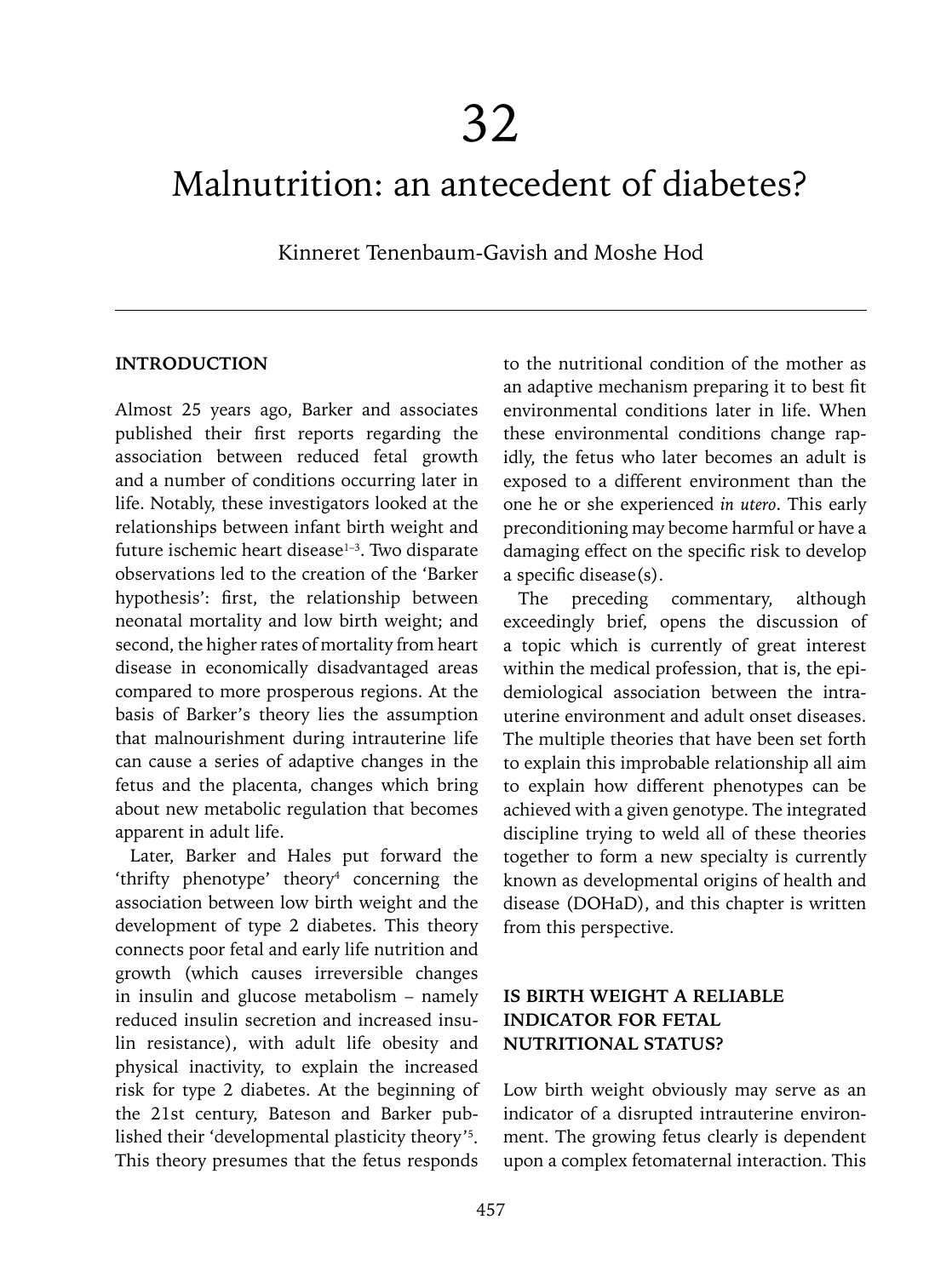sophisticated interface relies on several components: maternal nutritional intake, uterine blood supply and placental transfer mechanisms, all of which depend on the maternal metabolic and cardiovascular condition.

If maternal nutrient supply is inadequate for fetal requirements, the fetus reacts by redirecting blood flow to the brain, adrenal gland and heart at the expense of other tissues, as well as by changing the secretion of several hormones such as insulin-like growth factor 1  $(IGF-1)$ , leptin, insulin and stress hormones<sup>6,7</sup>. The fetus may also redirect resources from tissues like muscle or bones towards the accumulation of fatty tissue. This may affect fetal body composition in a myriad of ways, some of them unexpected. For instance, fingertip ridge count (in particular that of the 5th finger) is low in those whose prenatal life may have been suboptimal as a result of the Dutch famine during World War II or who were exposed to the Dutch famine during prenatal life. This finding is now thought to be an indicator of the risk for diabetes in adulthood<sup>8</sup>.

It is important to note that although birth weight is an easily measured variable and is readily available when conducting epidemiological studies, it is not a true diagnostic marker of maternal nutrition but rather an indirect indicator. Moreover, several other determinants also influencing birth weight are not related to the nutritional status of the mother, such as fetal gender or ethnic background. Furthermore, birth weight is an insensitive indicator of the timing, extent and duration of exposure to nutritional deprivation. Some randomized controlled studies even fail to find a significant effect of maternal dietary supplements (protein or caloric) on birth weight<sup>9</sup>, whereas others demonstrate only a mild effect<sup>10</sup>. Under these circumstances, birth weight should be viewed as an insensitive substitute for other, more accurate, anthropomorphic (abdominal, head circumference, etc.) or metabolic variables which are currently

unavailable in retrospective and epidemiologic studies.

### **EVIDENCE FOR FETAL PROGRAMMING**

The pivotal role of the maternal nutritional condition on intrauterine growth and development as well as on perinatal mortality has been recognized for decades and thoroughly investigated, as noted above. The Dutch famine studies (referring to the famine occurring during the winter of 1944–45 while World War II consumed Europe) described the association between maternal malnutrition (mainly during first and second trimester of pregnancy) and low birth weight $11$ . These studies also demonstrated congruity between low birth weight and the occurrence of cardiovascular morbidity and mortality later on $12$ .

Barker<sup>13</sup> first described the relationship between infants with low birth weight and risk of cardiovascular and metabolic diseases (diabetes and osteoporosis) in adult life. This relationship strongly implies that maternal malnutrition is related to longstanding or even permanent changes in the phenotype of the offspring, since such changes would of necessity have to occur during critical periods of early development. This process is currently referred to as fetal programming.

Recent studies indicate that the deprivation of certain elements, such as vitamin B12 and folate $14,15$  may be associated with increased adiposity and insulin resistance in offspring. In a similar sense, over-exposure to harmful substances such as cigarettes, nicotine and alcohol, as well as intrauterine stress, may also cause fetal growth restriction and thus may influence prenatal and childhood outcome. The Pune Maternal Nutrition Study  $(PMNS)^{14,15}$  was a prospective observational study conducted near Pune, India. The mean birth weight of about 700 infants included in the cohort study was only 2.7kg, and although the newborns were extremely short and thin,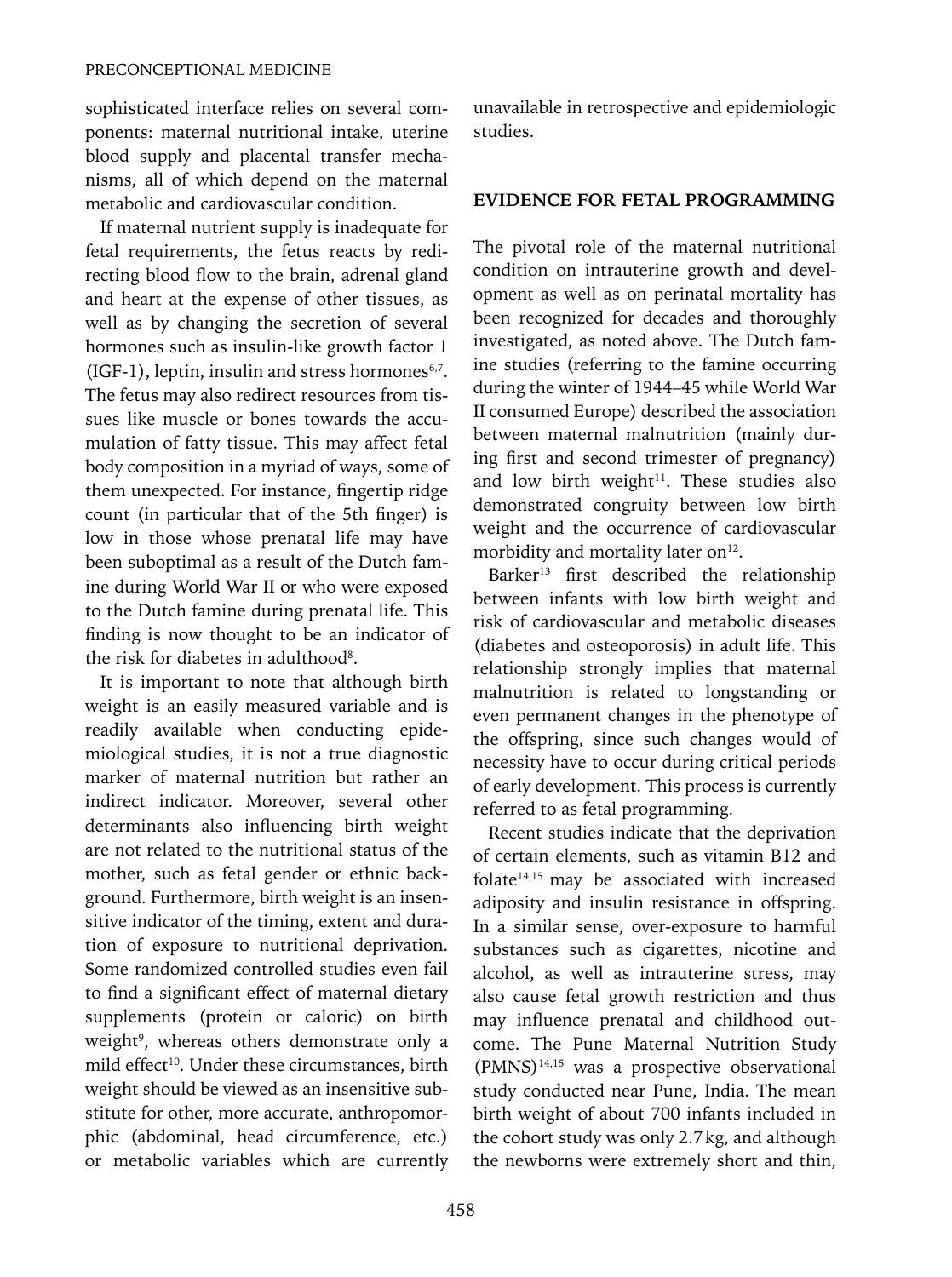the babies were relatively adipose. The Indian babies were small in all body measurements, the smallest being abdominal circumference (standard deviation (SD) score −2.38, 95% CI −2.48 to −2.29) and mid-arm circumference (SD −1.82, 95% CI −1.89 to −1.75), while the most preserved measurement was the subscapular skinfold thickness (SD −0.53, 95% CI  $-0.61$  to  $-0.46$ ). This indicates that small Indian babies have small abdominal viscera and low muscle mass, but preserve body fat<sup>15</sup>.

It has also been shown that maternal plasma levels of several nutrients and fuel materials (glucose, cholesterol and triglycerides) correlated with neonatal birth size and adiposity, and that low maternal intake of B12 but high folate correlated with insulin resistance in the offspring<sup>14</sup>. These data all demonstrate that adaptive changes are possible in the fetus during nutritional deficit – redirecting resources towards accumulation of fatty tissue which may provide fuel for brain growth and/ or immune function. Such findings highlight the fact that birth weight provides only a crude summary of fetal growth and fails to describe potentially important differences in the development of specific tissues.

### **EPIGENETIC PROCESSES**

The embryo inherits a given set of genes from both parents. It draws upon its genetic milieu for continued development and growth. However, the intrauterine environment in which the embryo/fetus develops is much more than a mere receptacle that contains the fetus until it has sufficiently developed for independent life. It is an interactive vessel that may dictate the expression of the genes, and may create permanent changes in their function and therefore alter the development of the fetus' bodily systems<sup>6,7</sup>. Epigenetics is 'the study of heritable changes other than those in the DNA sequence'<sup>16</sup> – or in other words, epigenetics studies the process by which a given genotype

evolves into specific individual phenotypes. This should be distinguished from changes occurring to the DNA sequence such as mutations or polymorphisms which are genetic in nature.

After establishing the epidemiologic relationship between maternal malnutrition and later risk for cardiovascular and metabolic morbidity in offspring, one should try to look into the assumed mechanism by which this change occurs. There are several suggested methods by which genes are modified in the epigenetic process: DNA methylation, histone modification (acetylation) and microR-NAs. These epigenetic mechanisms may help to illustrate how cell differentiation (i.e. how cells with the same genotype differentiate into different tissues) occurs.

Methylation of cytosine in the promotor region of a gene causes silencing of gene expression. Folate and B12 are important methyl donors. Animal models have demonstrated that maternal diet during pregnancy may influence the degree of methylation of specific fetal genes $17,18$ , affecting fetal and placental development. An experimental mouse model<sup>17,19</sup> showed that when pregnant mice were fed with a diet supplemented with methyl donors there was an increase in the coat-color gene methylation, and that a soyrich diet caused increased methylation and reduced obesity in offspring. This means that the offspring, although sharing the same coatcolor genes as its parents, had a distinctively different phenotype than its ancestors. There is some indication from plants that epigenetic changes can also be passed between generations of a species<sup>20</sup>.

The growing fetus shows a remarkable ability to assume different sizes and discrete functional abilities within a given genotype. This trait has been referred to as 'developmental plasticity'5 . It has been suggested that fetal programming limits the fetus's developmental plasticity and suppresses its ability to adapt effectively to the changing environment $2<sup>1</sup>$ .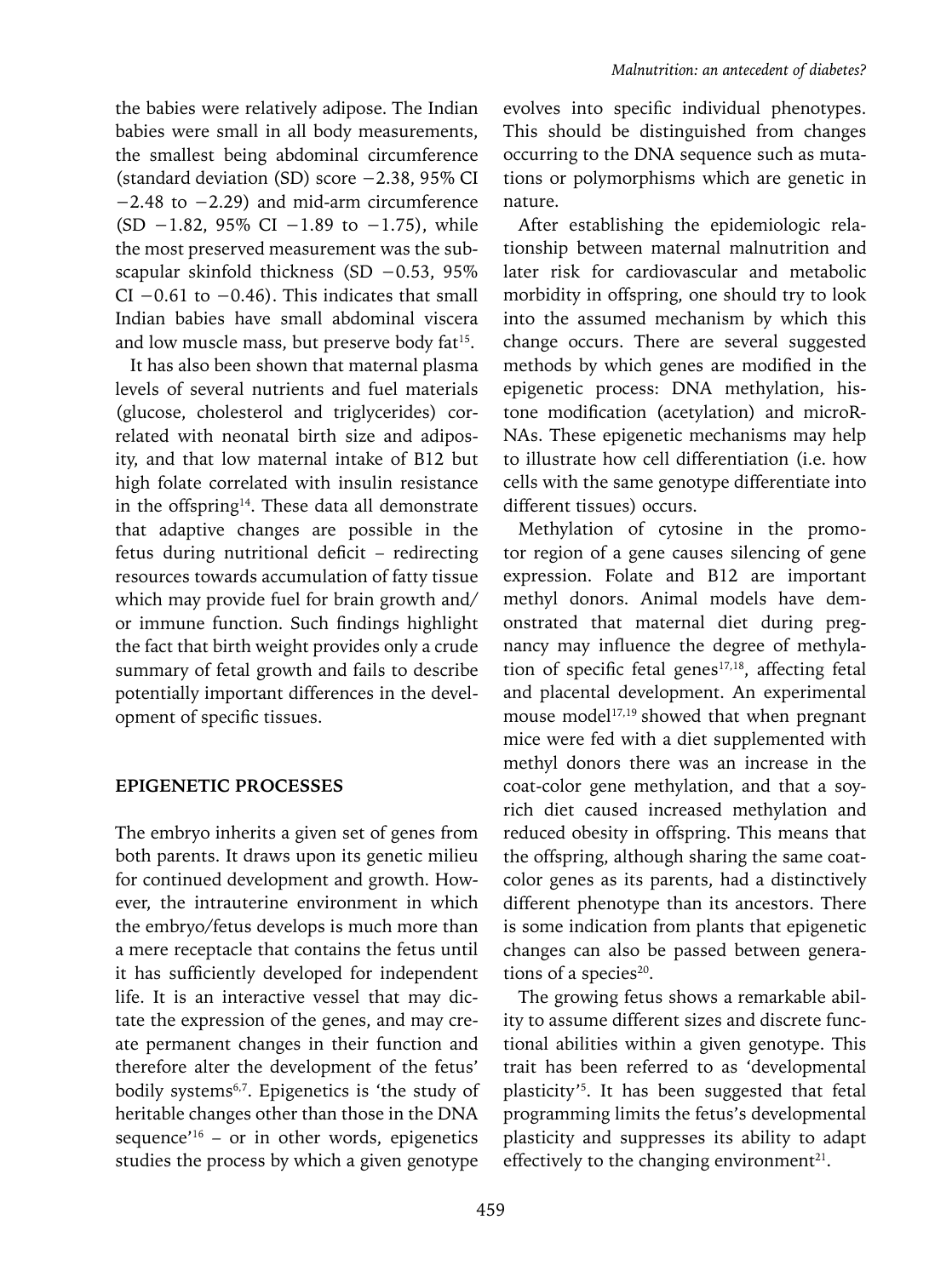A more detailed and accurate understanding of the mechanism, by which maternal malnutrition influences fetal intrauterine growth, can be extracted from experimental and animal studies. Such suggested mechanisms include:

- 1. Simple growth failure: a reduction in size and number of cells in specific tissues, for example, a reduction in pancreatic beta cell mass or in the number of renal nephrons.
- 2. Alteration in endocrine settings: up-regulation of the hypothalamo–pituitary–adrenal (HPA) 'stress' axis and changed secretion and sensitivity to insulin and IGF-1.
- 3. Changes in the expression and regulation of DNA.

Intrauterine growth restriction (IUGR) is the end result of many conditions which influence the intrauterine and genetic environment inflicted upon the embryo/fetus. It is beyond the scope of this discussion to encompass the full range of the various maternal manipulations leading to IUGR in the offspring. It is sufficient to state that fetal growth and development depends upon an intricate relationship between maternal supply of nutrients and fetal-placental uptake. Animal models show that fetal growth can be restricted by reducing maternal caloric and protein uptake during pregnancy<sup>22</sup>. This effect has also been demonstrated in humans – mainly in the so called 'Famine studies'23. This effect is partly explained by simple deficiency of 'building materials', such as the observed low bone mineral content in children whose mothers suffered from low calcium intake during pregnancy<sup>24</sup>, but it is clear that more subtle aspects of this issue await future investigation.

## **THE ASSOCIATION BETWEEN NUTRITION, MALNUTRITION AND DIABETES**

The relationship between IUGR and diabetes or metabolic syndrome is much more complex. Intrauterine exposure to IUGR may be responsible for changes in fat distribution as described in the PMNS<sup>14,15</sup>. Later life obesity is potentiated by alterations in appetite regulation, and by increased adipogenesis. In a similar fashion, hypertension is made more likely by alterations in renal and blood vessel development, while diabetes is associated with alterations in cellular insulin signaling and decreased beta cell function. IUGR is associated with both anatomic changes in the pancreatic islets and with changes in intracellular insulin signaling pathways. The end result of these alterations is a decrease in the individual's capacity to secrete insulin, while at the same time there is an increasing demand for insulin leading to an increased likelihood of frank glucose intolerance<sup>25</sup>.

These combined programmatic alterations induce the full metabolic syndrome in the adult. Fetal growth patterns are not the sole contributor to the development of type 2 diabetes. Patterns of childhood weight gain may have a crucial role in the rapidly rising prevalence of type 2 diabetes worldwide. This is owing to what has been referred to as the 'nutritional transition' (increased availability of food, reduced physical activity and increases in obesity). Not surprisingly, urban populations in developed countries, in which nutritional transition is more apparent, manifest the greatest rise in incidence of diabetes<sup>26</sup>. Those who were born small for age and later become overweight are at the highest risk for type 2 diabetes<sup>27-31</sup>. In other words, *adults with impaired glucose tolerance or diabetes tend to be, as a group, overweight. They were not, however, overweight as neonates, rather, they became overweight as a result of an accelerated gain in body mass starting in early childhood. The ability of children to have an accelerated increase in body mass may be a recent phenomenon in developing countries, a consequence of nutritional transition* (Figure 1).

Bhargava *et al*. 26 conducted a longitudinal study of 1400 adults who grew up in Delhi, India, at a time of rapid nutritional transition.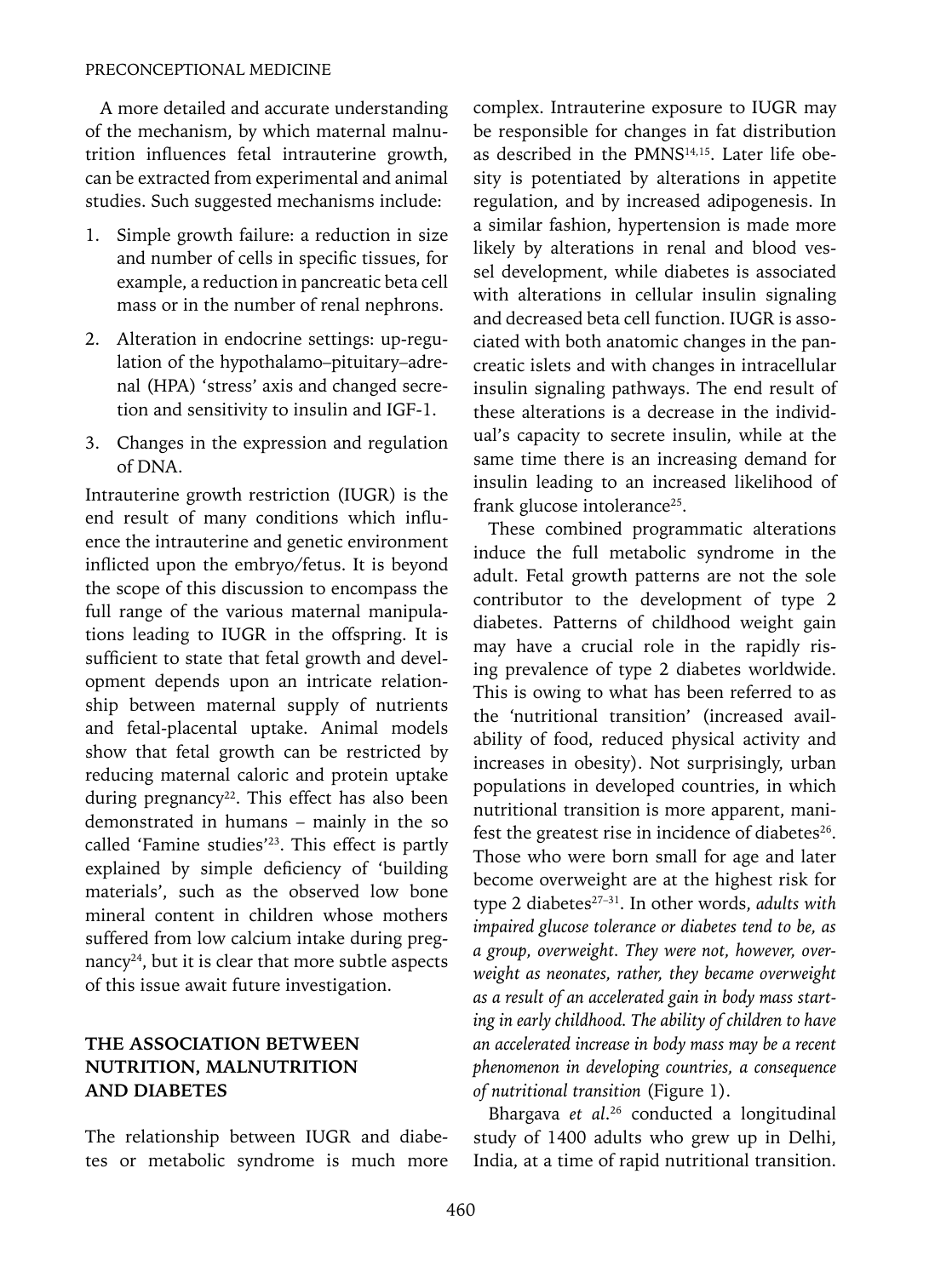

**Figure 1** Factors affecting nutritional transition. IGF, insulin-like growth factor; CHD, coronary heart disease

These investigators found that a small size at birth, defined by a low birth weight or ponderal index, was associated with increased plasma glucose and insulin concentrations, and insulin resistance during adulthood.

At the age of 30 years, 15.2% of the study group had impaired glucose tolerance or diabetes, and 4.4% had diabetes. Serial standard glucose tolerance tests showed a sharp deterioration in glucose homeostasis at a relatively young age in adult life<sup>26</sup>. The growth of children in whom impaired glucose tolerance

or diabetes later developed was characterized by a low body mass index (BMI) between birth and 2 years of age, a young age at adiposity rebound (as defined by the age after infancy at which the BMI starts to rise), and a sustained accelerated gain in BMI until adulthood.

Childhood obesity was uncommon among 8760 boys and girls who grew up in Helsinki, Finland, during World War II, affecting only 0.4% at the age of 12 years<sup>32</sup>. A total of 290 children in that study developed type 2 diabetes in adult life. They were all small for age at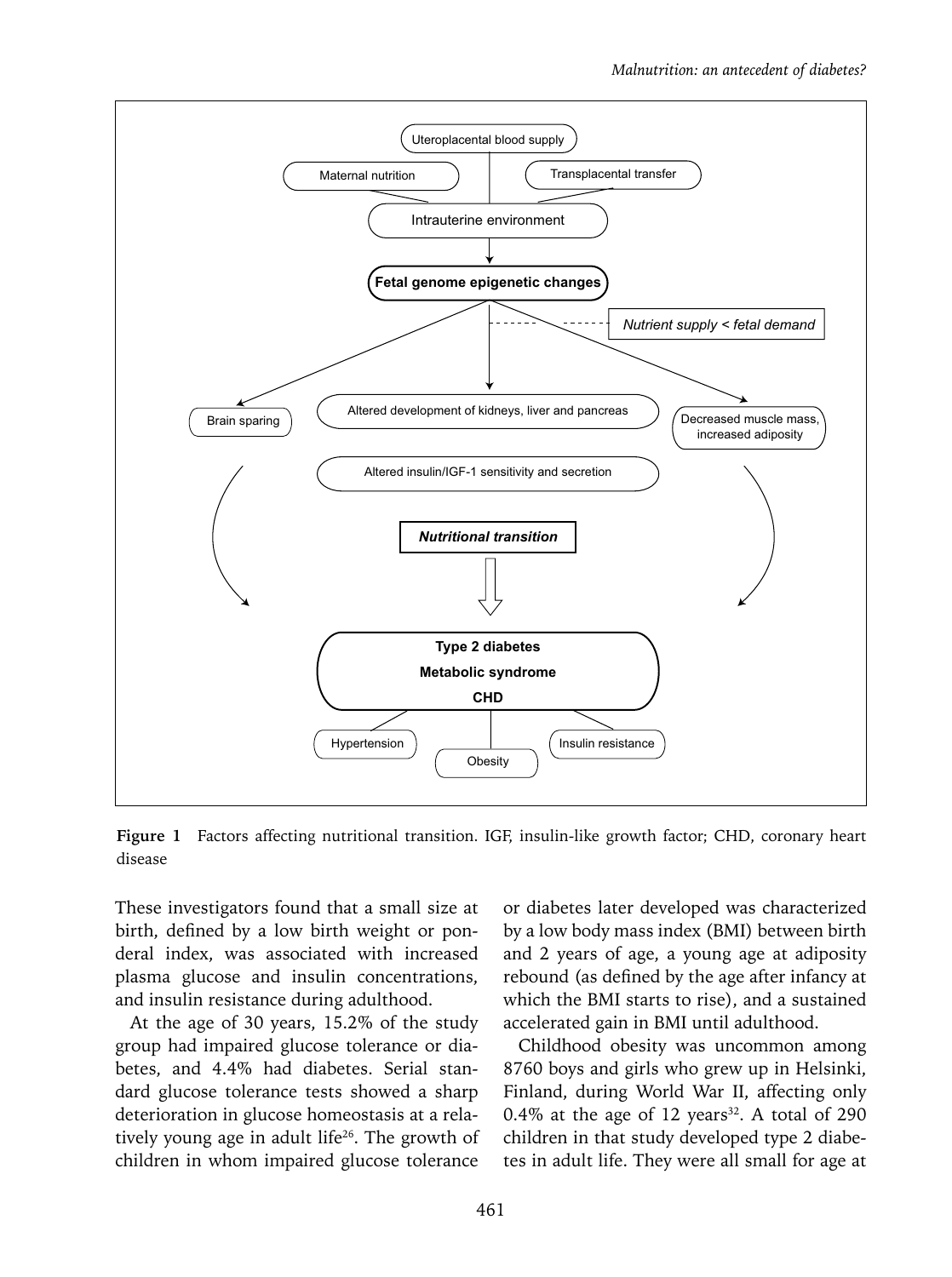birth, and all had low weight at 1 year of age. Their mean BMI did not exceed the average for the cohort until the age of 5 years. Thereafter, they had an early adiposity rebound and an accelerated gain in weight and BMI, but not in height. In that study, the prevalence of type 2 diabetes fell progressively from 8.6% in individuals whose adiposity rebound occurred before the age of 5 years to 1.8% in those in whom it occurred after 7 years. Despite these seemingly related findings, it remains unclear which is the most crucial phase during childhood and early adulthood during which excessive weight gain increases most the risk for adult type 2 diabetes.

The increase in prevalence of diabetes is of concern, not only as a healthcare burden on individuals and economies worldwide, but also owing to its effect on the next generations. Multiple studies have helped imprint the concept of hyperglycemia during pregnancy as representing a menacing epidemic in many parts of the world<sup>33</sup>. This spreading ailment carries grave short- and long-term consequences for both mother and child.

Diabetes affects the metabolism of all nutrient components (carbohydrates, fatty acids and proteins), of which glucose is the most prominent. Poor metabolic control may also induce alterations in levels of fatty and amino acids. Glucose and those other metabolites may account for the multitude of pathologies inflicted upon the offspring of a diabetic mother. These pathologic conditions range from congenital malformations and intrauterine fetal death to macrosomia, respiratory distress and hyperbilirubinemia. This creates an altered environment in which the embryo and fetus of the diabetic mother may be exposed to changes in gene expression and increased teratogensis34,35. Pederson *et al*. 36,37 and Salvesen *et al.*38,39 observed the relationship between maternal hyperglycemia, fetal hyperglycemia and hyperinsulinemia. Insulin has an anabolic effect on muscle and adipose tissue linked to fetal macrosomia. On the other hand,

long standing diabetes has a detrimental effect on the maternal vascular bed and its uteroplacental blood supply, and thus is linked to IUGR.

Follow-up studies, such as those conducted by Krishnaveni *et al.*40 and Dabelea *et al.*41, show that infants of diabetic mothers are at increased risk of obesity and glucose intolerance as early as age 540. *Most importantly, intrauterine exposure to diabetes* per se *conveys a high risk for the development of diabetes and obesity in offspring in excess of the risk attributable to genetic*  factors alone<sup>41</sup>. A Danish study<sup>42</sup> also demonstrated high prevalence of type 2 diabetes or pre-diabetes among 597 adults exposed to a hyperglycemic intrauterine environment. More than 20% of offspring born to mothers with diet-treated gestational diabetes mellitus (GDM) and more than 10% of offspring born to mothers with type 1 diabetes had type 2 diabetes or pre-diabetes at the age of 22 years. Compared with offspring from the background population, the adjusted risks of type 2 diabetes/pre-diabetes were increased eight- and fourfold, respectively<sup>42</sup>.

These findings are apparently not in agreement with the previously explained theory associating IUGR and later risk for diabetes. They may, however, emphasize two aspects of the same issue, the manner in which intrauterine environmental conditions determine future risks of disease expressed in adult life, which then become the basis of fetal programming.

### **References**

- 1. Barker DJ, Osmond C. Infant mortality, childhood nutrition, and ischaemic heart disease in England and Wales. *Lancet* 1986;1:1077–81
- 2. Barker DJ, Winter PD, Osmond C, Margetts B, Simmonds SJ. Weight in infancy and death from ischaemic heart disease. *Lancet* 1989;2:577–80
- 3. Barker DJ, Gluckman PD, Godfrey KM, Harding JE, Owens JA, Robinson JS. Fetal nutrition and cardiovascular disease in adult life. *Lancet* 1993;341:938–41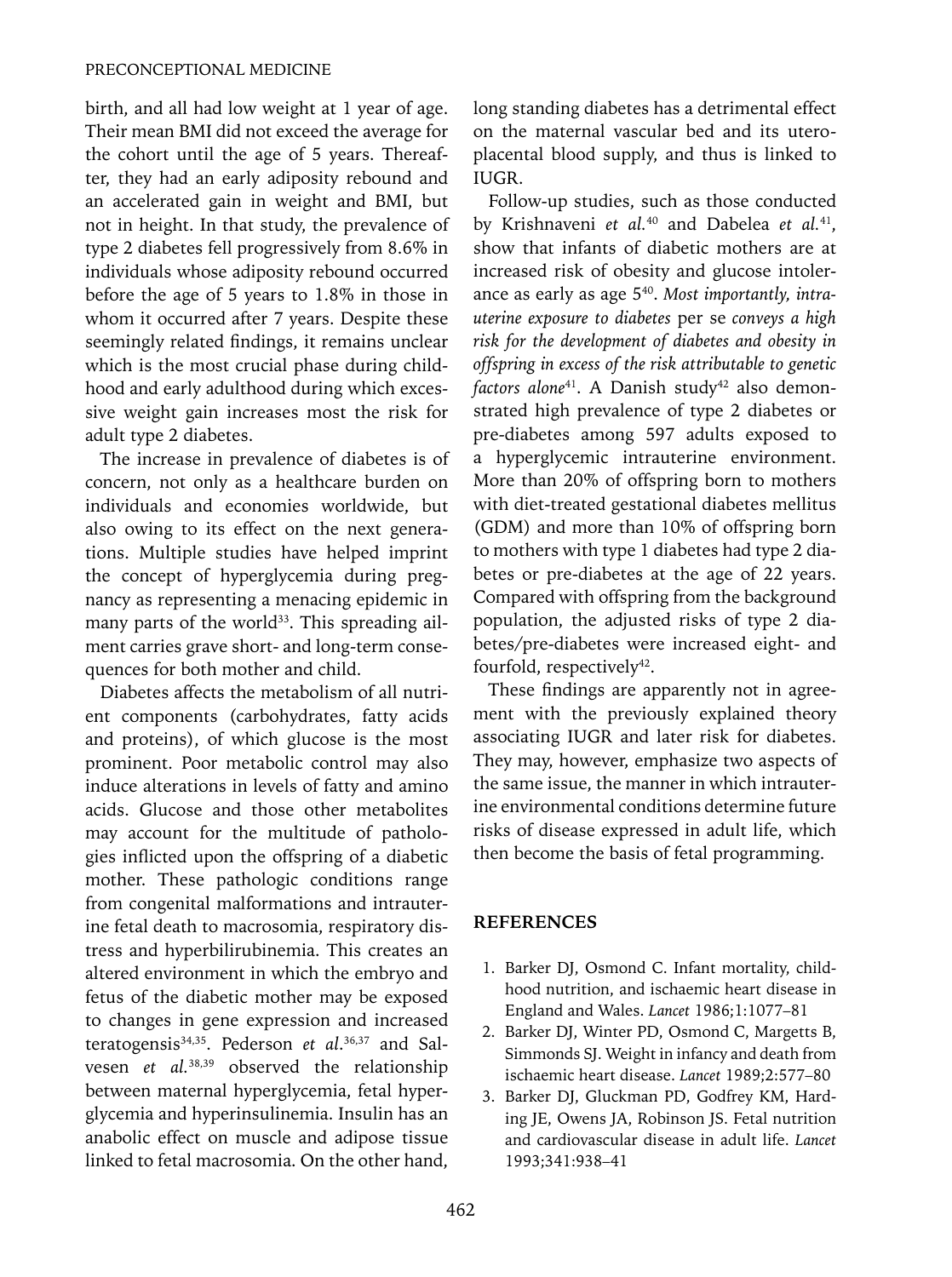- 4. Hales CN, Barker DJ. Type 2 (non-insulindependent) diabetes mellitus: the thrifty phenotype hypothesis. *Diabetologia* 1992;35:595–601
- 5. Bateson P, Barker D, Clutton-Brock T, *et al*. Developmental plasticity and human health. *Nature* 2004;430:419–21
- 6. Thorn ASR, Regnault TR, Brown LD, *et al*. Intrauterine growth restriction increases fetal hepatic gluconeogenic capacity and reduces messenger ribonucleic acid translation initiation and nutrient sensing in fetal liver and skeletal muscle. *Endocrinology* 2009;150:3021–30
- 7. Chakravarthy MV, Zhu Y, Wice MB, *et al.* Decreased fetal size is associated with beta-cell hyperfunction in early life and failure with age. *Diabetes* 2008;57:2698–707
- 8. Kahn HS, Graff M, Stein AD, *et al*. A fingerprint marker for early gestation association with diabetes in middle age: the dutch hunger winter study. *Int J Epidemiol* 2009;38:101–9
- 9. Kramer MS. Balanced protein/energy supplementation in pregnancy. In: *The Cochrane Library*, Issue 3. Oxford: Update Software, 2001
- 10. Hawkesworth S, Prentice A, Fulford A, Moore S. Maternal protein-energy supplementation does not affect adolescent blood pressure in the Gambia. *Int J Epidemiol* 2009;38:119–27
- 11. Ravelli AC, van der Meulen JH, Michels RP, *et al*. Glucose tolerance in adults after prenatal exposure to famine. *Lancet* 1998;351:173–7
- 12. Stein ZA, Susser M, Saenger G, Marolla F. *Famine and Human Development: The Dutch Hunger Winter of 1944–1945*. New York: Oxford University Press, 1975
- 13. Barker DJ. Fetal nutrition and cardiovascular disease in later life. *Br Med Bull* 1997;53:96–108
- 14. Rao S, Yajnik CS, Kanade A, *et al*. Intake of micronutrient-rich foods in rural Indian mothers is associated with the size of their babies at birth; the Pune Maternal Nutrition Study. *J Nutr* 2001;131:1217–4
- 15. Yajnik CS, Fall CHD, Coyaji KJ, *et al*. Neonatal anthropometry: the thin-fat Indian baby; the Pune Maternal Nutrition Study. *Int J Obesity*  2003*;*27:173–80
- 16. Callinan PA, Feinberg AP. The emerging science of epigenomics. *Hum Mol Genet* 2006;15(Spec No1):R95–101
- 17. Dolinoy DC, Weidman JR, Waterland RA, Jirtle RL. Maternal genistein alters coat color and

protects Avy mouse offspring from obesity by modifying the fetal epigenome. *Environ Health Perspect* 2006;114:567–72

- 18. Aagaard-Tillery KM, Grove K, Bishop J, *et al.*  Developmental origins of disease and determinants of chromatin structure: maternal diet modifies the primate fetal epigenome. *J Mol Endocrinol* 2008;41:91–102
- 19. Waterland RA, Jirtle RL. Early nutrition, epigenetic changes at transposons and imprinted genes, and enhanced susceptibility to adult chronic diseases. *Nutrition* 2004;20:63–8
- 20. Fall C. Maternal nutrition: Effects on health in the next generation. *Indian J Med Res* 2009;130:593 –9
- 21. Yajnik CS, Deshmukh US. Intrauterine programming of diabetes. *Diabetes* 2009;26:61–71
- 22. Harding JE. The nutritional basis of the fetal origins of adult disease. *Int J Epidemiol*  2001;30:15–25
- 23. Susser M, Stein Z. Timing in prenatal nutrition: a reprise of the Dutch Famine Study. *Nutr Rev*  1994;52:84–94
- 24. Ganpule A, Yajnik CS, Fall CHD, *et al*. Bone mass in Indian children; relationships to maternal nutritional status and diet during pregnancy; the Pune Maternal Nutrition Study. *J Clin Endocrinol Metab* 2006;91:2994–3001
- 25. Wadhwa PD, Buss C, Entringer S, Swanson JM. Developmental origins of health and disease: brief history of the approach and current focus on epigenetic mechanisms. *Semin Reprod Med* 2009;27:358–68
- 26. Bhargava SK, Sachdev HPS, Fall CHD, *et al*. Relation of serial changes in childhood body mass index to impaired glucose tolerance in young adulthood. *N Engl J Med* 2004;350:865–75
- 27. Hales CN, Barker DJP, Clark PMS, *et al*. Fetal and infant growth and impaired glucose tolerance at age 64. *BMJ* 1991;303:1019–22
- 28. Rich-Edwards JW, Colditz GA, Stampfer MJ, *et al.* Birthweight and the risk of type 2 diabetes mellitus in adult women. *Ann Intern Med* 1999;130:278–84
- 29. Forsen T, Eriksson J, Tuomilehto J, Reunanen A, Osmond C, Barker D. The fetal and childhood growth of persons who developtype 2 diabetes. *Ann Intern Med* 2000;133:176–82
- 30. Delisle H. *Programming of chronic disease by impaired fetal nutrition: evidence and implications*